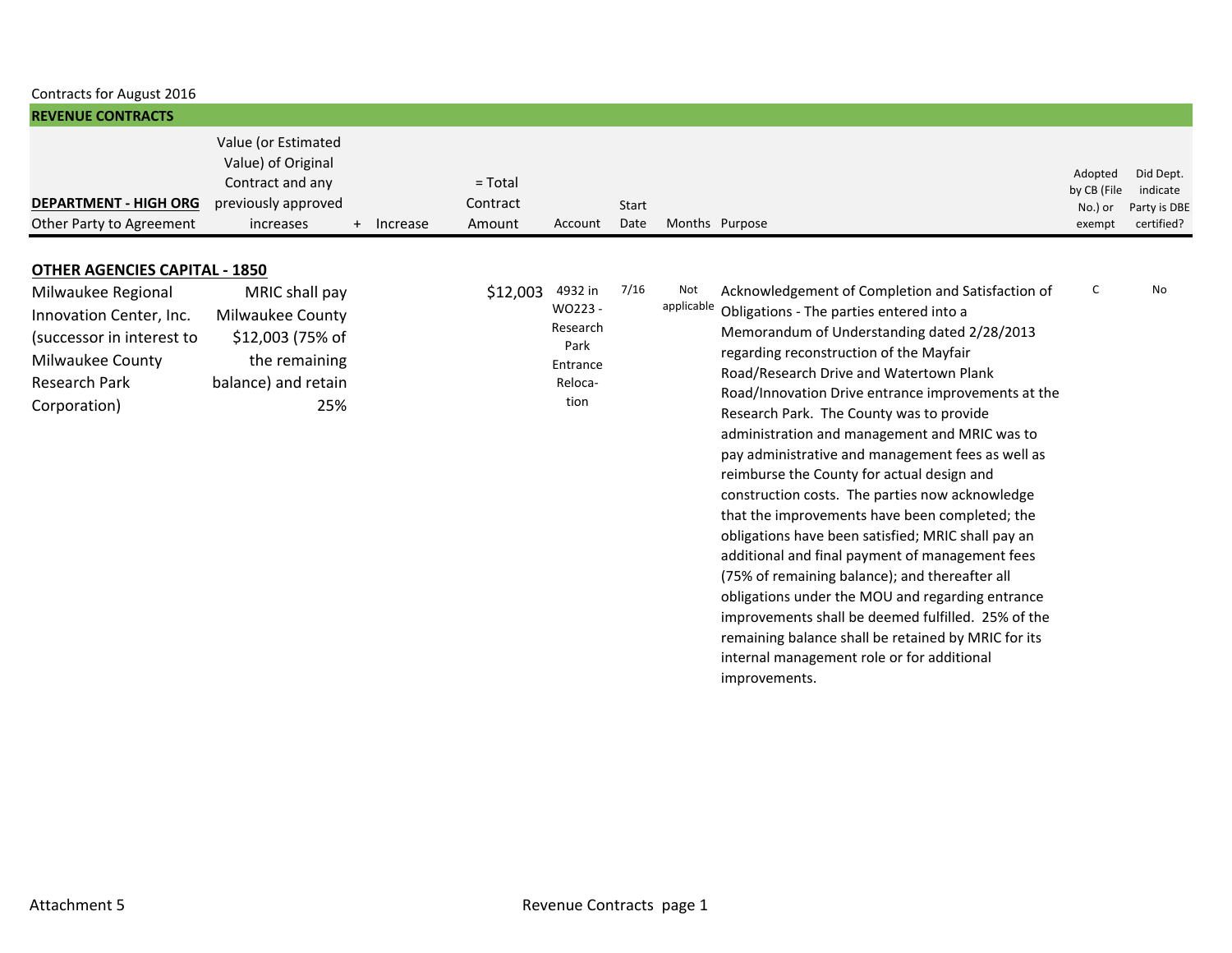| <b>DEPARTMENT - HIGH ORG</b><br>Other Party to Agreement                                                                                                       | Value (or Estimated<br>Value) of Original<br>Contract and any<br>previously approved<br>increases | + Increase          | $=$ Total<br>Contract<br>Amount | Account | Start<br>Date |                          | Months Purpose                                                                                                                                                                                                                                                       | Adopted<br>by CB (File<br>No.) or<br>exempt | Did Dept.<br>indicate<br>Party is DBE<br>certified? |
|----------------------------------------------------------------------------------------------------------------------------------------------------------------|---------------------------------------------------------------------------------------------------|---------------------|---------------------------------|---------|---------------|--------------------------|----------------------------------------------------------------------------------------------------------------------------------------------------------------------------------------------------------------------------------------------------------------------|---------------------------------------------|-----------------------------------------------------|
|                                                                                                                                                                |                                                                                                   |                     |                                 |         |               |                          |                                                                                                                                                                                                                                                                      |                                             |                                                     |
| DAS ECONOMIC DEVELOPMENT - 1151<br><b>New Cingular Wireless</b><br>PCS, LLC, tenant<br><b>SBA Site Management,</b><br>managing agent for<br>County as landlord | $$38,347 +$<br>per year                                                                           | \$2,400<br>per year | \$40,747<br>per year            | 4993    | 11/98         | 300                      | Amendment V to the Rooftop Lease Agreement for<br>cellular tower space at the Coggs Center - This<br>amendment ratifies Amendment IV, modifies rent<br>escalation, adjusts equipment, and increases the<br>rent.                                                     | C                                           | <b>No</b>                                           |
| <b>New Cingular Wireless</b><br>PCS, LLC, tenant<br><b>SBA Site Management,</b><br>managing agent for<br>County as landlord                                    | $$55,631 +$<br>per year                                                                           | \$2,400<br>per year | \$58,031<br>per year            | 4993    | 11/98         | 300                      | Amendment VI to the Water Tower/Land Lease and<br>Option Agreement for space at the East Water Tower<br>on the County Grounds - This amendment ratifies<br>Amendment V, adjusts equipment, and increases the<br>rent.                                                | C                                           | N <sub>o</sub>                                      |
| <b>HOUSE OF CORRECTION - 4300</b><br>D&S Foods dba Davians                                                                                                     | \$5,500 annually                                                                                  |                     | \$16,500                        | 4097    | 9/16          | $36 +$<br>possibly<br>24 | Automated Vending Services Contract to sell and<br>dispense food, candy, and non-alcoholic beverages to<br>staff and visitors - Vendor shall give County a<br>commission of 17% of gross sales (excluding taxes)<br>which might increase to 18% in Year 2 and after. | B                                           | N <sub>o</sub>                                      |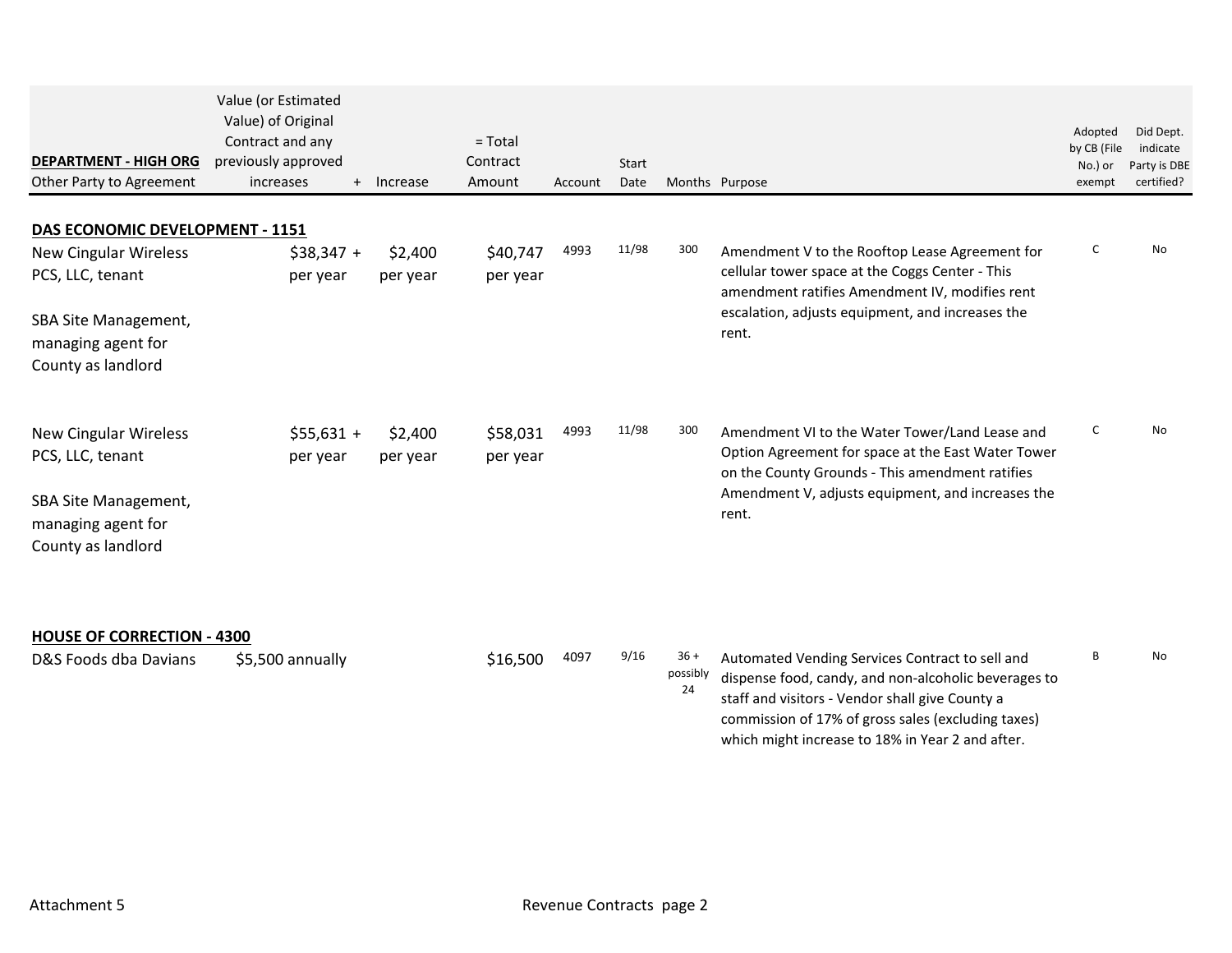| <b>DEPARTMENT - HIGH ORG</b><br>Other Party to Agreement      | Value (or Estimated<br>Value) of Original<br>Contract and any<br>previously approved<br>increases | + Increase | $= Total$<br>Contract<br>Amount      | Account | <b>Start</b><br>Date                                        |                           | Months Purpose                                                                                                                                                                                                                                                                                                                                | Adopted<br>by CB (File<br>No.) or<br>exempt | Did Dept.<br>indicate<br>Party is DBE<br>certified? |
|---------------------------------------------------------------|---------------------------------------------------------------------------------------------------|------------|--------------------------------------|---------|-------------------------------------------------------------|---------------------------|-----------------------------------------------------------------------------------------------------------------------------------------------------------------------------------------------------------------------------------------------------------------------------------------------------------------------------------------------|---------------------------------------------|-----------------------------------------------------|
| <b>MCDOT AIRPORT - 5040</b><br>Northwestern Mutual<br>Life    | \$280,940                                                                                         |            | \$280,940                            | 3608    | Upon<br>termi-<br>nation of<br>Mondele<br>z Global<br>lease | $60 +$<br>possibly<br>300 | Lease Agreement for 281,832 square feet of land on<br>which to construct, operate, and maintain an aircraft<br>hangar - This is related to Mondelez Global's plan to<br>sell the hangar itself to NML.                                                                                                                                        | C                                           | No.                                                 |
| Honor Our Military, Inc.                                      | \$6,492                                                                                           |            | \$6,492                              | 3603    | 7/16                                                        | $12 +$<br>possibly<br>24  | Triple Net Lease Agreement for approximately 1,300<br>square feet of storage/office space at 472 E. Alvina<br>Ave., Milwaukee, in MKE Regional Business Park -<br>Lessee shall keep, maintain, repair, and operate the<br>premises, while Lessor shall maintain the roof, its<br>structural supports, exterior walls, and the HVAC<br>system. | C                                           | No.                                                 |
| In-Ter-Space Services,<br>Inc., dba Clear Channel<br>Airports | \$350,000<br>guaranteed<br>minimum each<br>year                                                   |            | \$1,750,000<br>guaranteed<br>minimum | 4053    | 2/17                                                        | $60 +$<br>possibly<br>60  | Display Advertising Concession Agreement -<br>Concessionaire shall pay either a Minimum Annual<br>Guarantee (beginning at \$350,000 in the first contract<br>year to be adjusted in subsequent contract years) or<br>a Percentage Fee (60% of annual gross receipts for<br>the sale of advertising space), whichever is greater.              | C                                           | No                                                  |
|                                                               |                                                                                                   |            |                                      |         |                                                             |                           | Concessionaire shall expend a minimum capital<br>investment (\$450,000 initially and \$130,000 in Years<br>5 to 6) in construction, installation, and maintenance<br>of its displays.                                                                                                                                                         |                                             |                                                     |